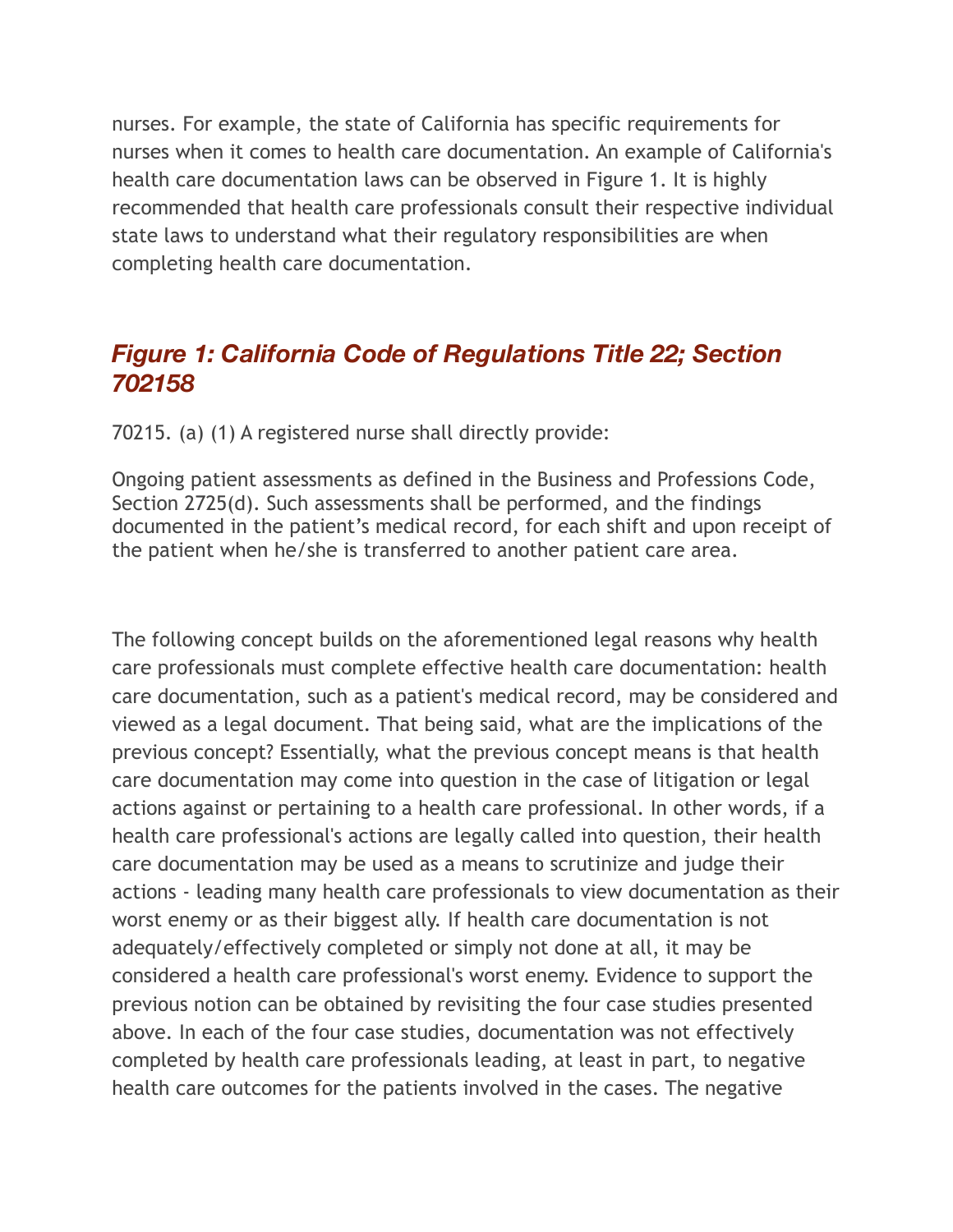health care outcomes for the patients highlighted in the case studies ranged from an allergic reaction brought on by a medication to death. As previously, mentioned, it can be argued that if effective documentation was completed by the health care professionals in each case, the negative health care outcomes experienced by the patients could have been avoided - thus, opening the door for potential legal action against the health care organizations and the health care professionals involved in each case study. If legal action were to be brought upon the health care professionals in each case, the first thing that may be examined is health care documentation. Unfortunately, for the health care professionals in each case, effective documentation was not completed, leaving them vulnerable to medical liability claims. Even though some of the health care professionals in the case studies took appropriate actions to either monitor, observe or administer health care to their patients, nothing was documented to shed light on what transpired or to provide evidence of the appropriate actions of the health care professionals. Therefore, because nothing was documented it may be concluded that nothing was done and the health care professionals were at fault in each case.

In the previously mentioned four cases studies, documentation could prove to be the health care professionals worst enemy because the lack of effective documentation may be used against them to solidify their negligence. To avoid scenarios like the ones presented in the above case studies, health care professionals should work to make documentation their biggest ally by completing effective documentation to outline their appropriate health care actions. Had the health care professionals in the four case studies documented their actions, they would have evidence to support their actions and thus may not be found liable in the cases of potential medical liability claims. In short, effective health care documentation can be used as a means to communicate vital patient information to fellow health care professionals, and it may also be used as a means for health care professionals to protect themselves against medical liability claims and/or malpractice claims. Effective health care documentation must be completed by health care professionals for their protection and, perhaps most importantly, the protection of their patients' overall health, well-being and quality of life.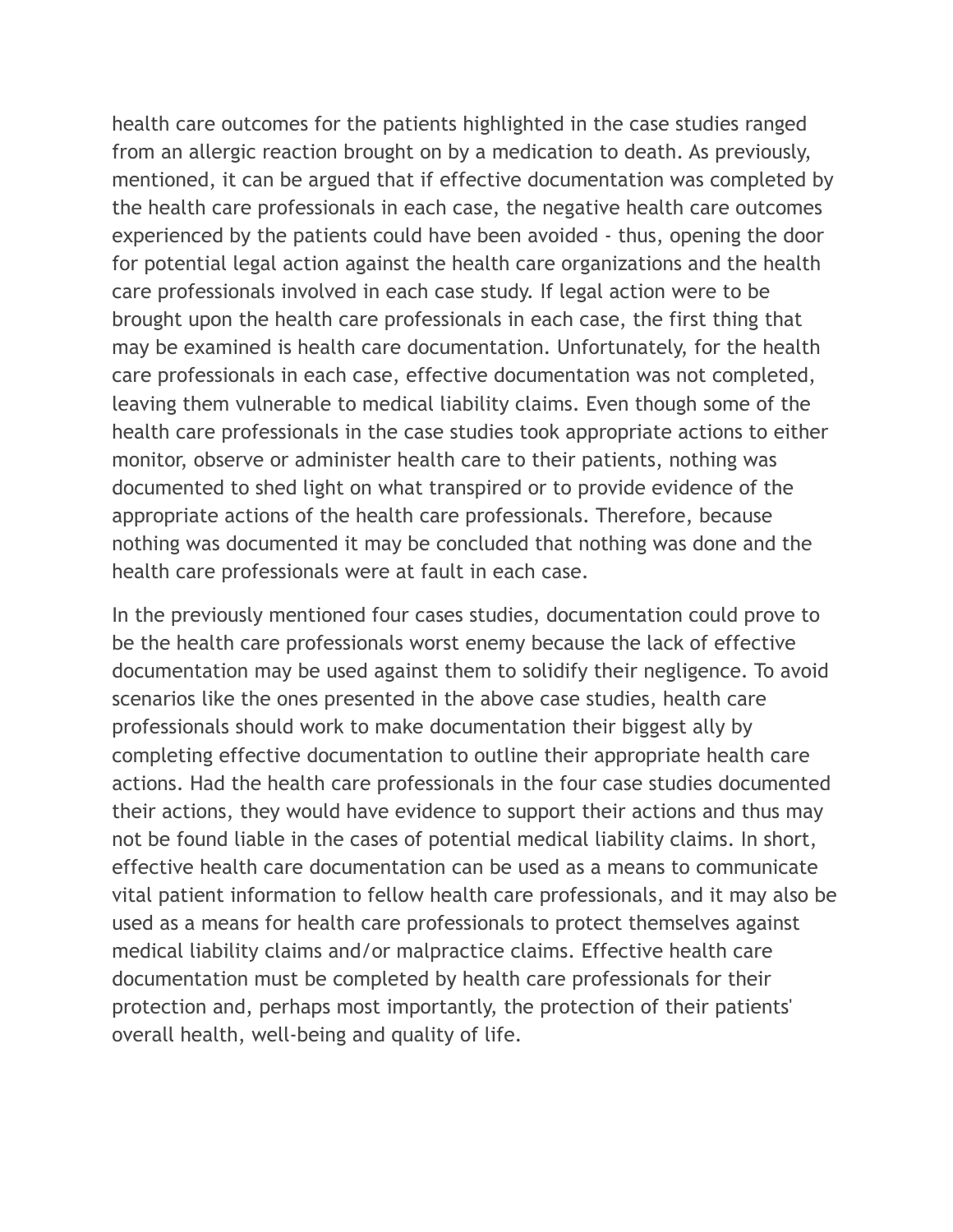#### *Section 1: Summary*

Health care documentation can refer to a digital or an analog record detailing the administration of health care to patients1,2. It has been said that documentation is the foundation on which safe and effective health care is built upon. If completed effectively, health care documentation can be used in daily practice by health care professionals to communicate vital patient information to other health care professionals in order to facilitate positive health care outcomes and to decrease the potential for negative health care outcomes, such as adverse events and patient mortalities. In essence, effective health care documentation can be used as a method to review patient cases and to ensure all aspects of an individual patient's health care are noted and evaluated to maximize therapeutic outcomes.

Effective health care documentation must be completed by health care professionals to ensure their messages and/or instructions are received, understood and acknowledged by intended parties. The goal of communication between two or more individuals exchanging important health care information should be to obtain meaning and a shared understanding of the exchanged information. Effective documentation can be a means to ensure the previously mentioned goal is achieved by reinforcing messages and strengthening the overall flow of communication between two or more health care professionals in order to provide clarity and a reference source for the optimal administration of health care to patients in need. Additionally, due to a host of different reasons including professional oaths and regulatory requirements, health care professionals must complete effective health care documentation because it is their professional responsibility to do so. When a patient is admitted into a health care facility, his or her health, overall well-being and quality of life, often rely on the safe and effective administration of health care - health care documentation can be a means to ensure patients receive the safe and effective health care they rely on.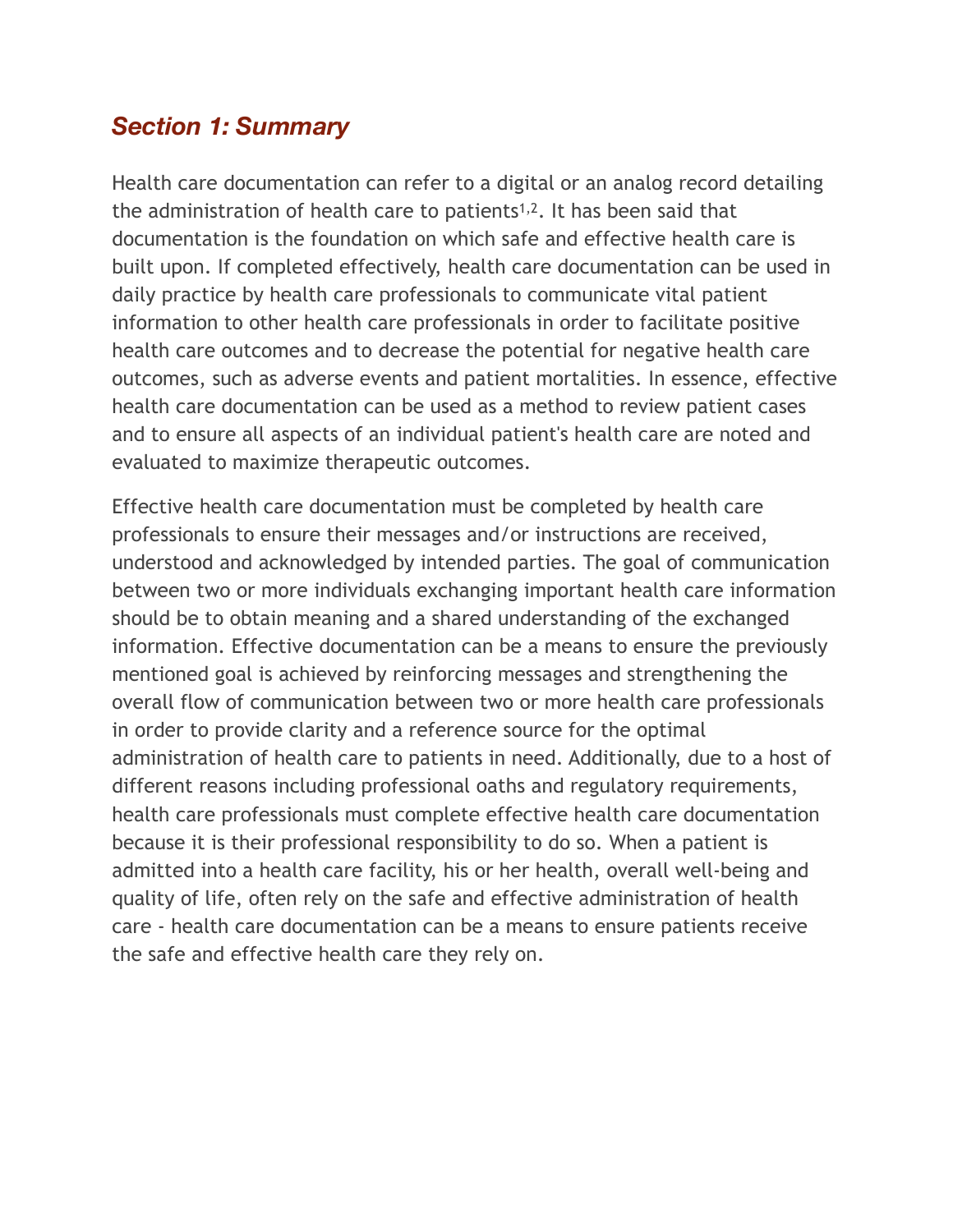#### *Section 1: Key Concepts*

*• Health care documentation is essential to the safe and effective administration of health care.* 

*• Health care professionals should document relevant patient information, observations, assessment results and special requirements to facilitate positive health care outcomes and decrease the potential for negative health care outcomes such as adverse events and patient mortalities.* 

*• Health care documentation can be a method to prevent health care information from being lost and a means to ensure relevant patient information reaches the necessary individuals who have the ability to directly impact and improve a patient's care, treatment and health care outcomes.* 

*• Effective health care documentation must be completed by health care professional to reinforce, strengthen and ensure their messages and/or instructions are received, understood and acknowledged by intended parties.* 

*• Effective health care documentation must be completed by health care professionals because it is their professional responsibility to do so.* 

#### *Section 1: Key Terms*

*Health care documentation - a digital or an analog record detailing the administration of health care to patients1,2*

*Miscommunication - the inadequate transmission of information or messages between two or more individuals3,4*

*Verbal communication - the process of sharing information or messages between two or more individuals by the use of spoken word3,4*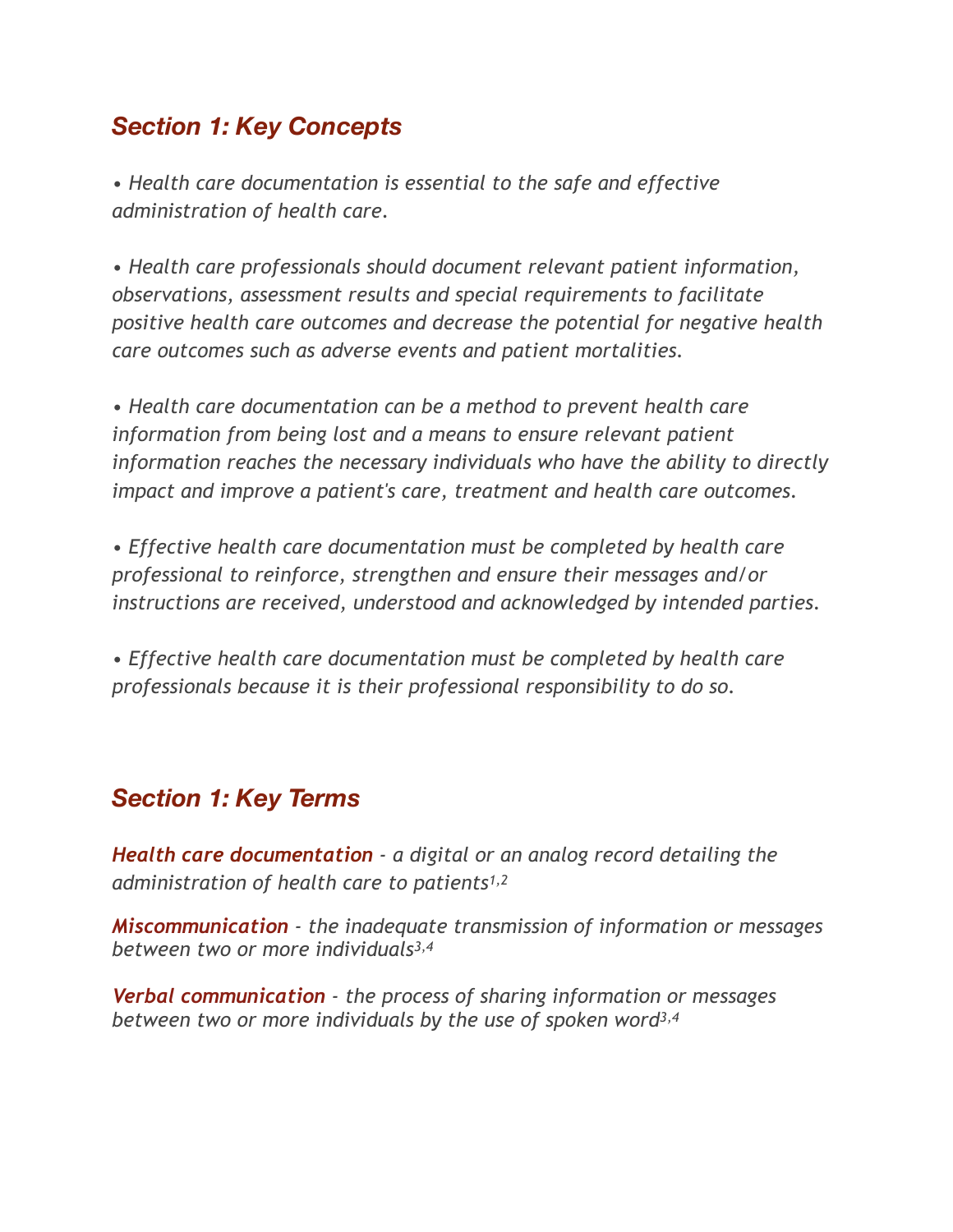*Nonverbal communication - the process of sharing information or messages between two or more individuals by the use of gestures, facial expressions, visual cues and body positions, otherwise known as body language3,4*

*Older adult - any individual 65 years old or older5*

*Interpersonal communication - the transmission of information, messages and/or ideas between two or more individuals3,4*

*Beneficence - the act of doing what is best for the patient6* 

*Nonmaleficence - inflicting no harm to patients; do no harm to patients6*

*Standards of practice - the authoritative statements of duties that all health care professionals, regardless of role, population or specialty are expected to perform competently7* 

**S. Com** 

#### *Section 1: Personal Reflection Question*

What roles can effective health care documentation play in the administration of health care?

# **Section 2: Effective Health Care Documentation**

It has been well established that effective health care documentation must be completed by health care professionals; however the following question remains - what makes health care documentation effective? Health care documentation may be considered effective when its two major objectives or functions are achieved. The first objective or function of health care documentation is communication. As previously highlighted, communication is essential to the administration of health care and health care documentation can be a means or a method of communication among health care professionals. The goal of communication is to convey information and an understanding of information in a manner which achieves a shared meaning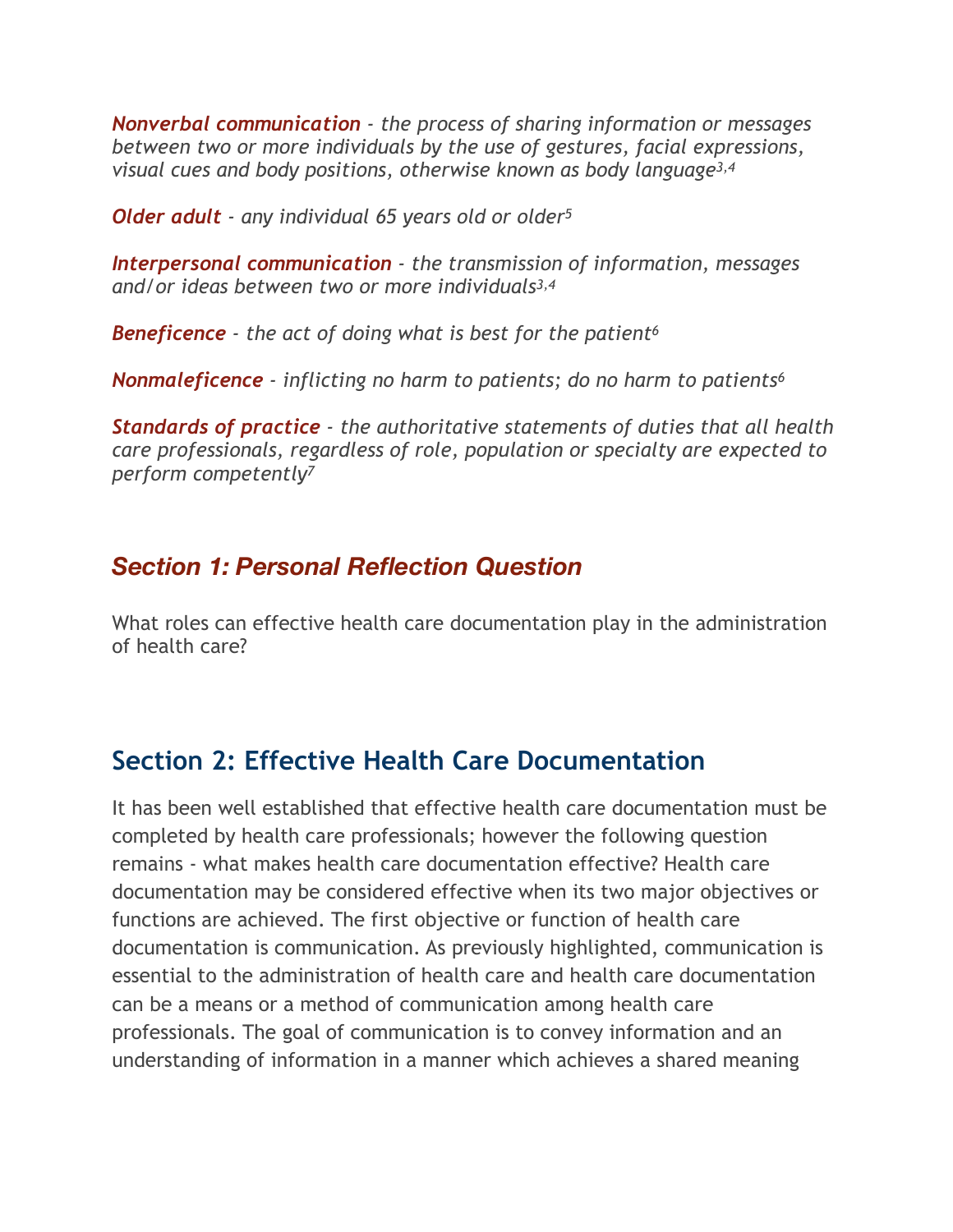among two or more individuals<sup>3,4</sup>. If health care documentation achieves the previous goal of communication, then it may be considered effective.

The second major function of health care documentation is to establish a detailed record of health care administration, which can be easily accessed and/or understood by intended parties. In other words, health care documentation must provide an accessible account of health care administration, which can be used to track and/or obtain information regarding the administration of health care to patients. If health care documentation is clear, easily understood and can be used to establish continuity among necessary health care professionals over time, then it may be considered effective.

In short, in order for health care documentation to be considered effective it must be a viable form of communication as well as a means to establish a detailed record of health care administration. That being said, how can health care professionals ensure their health care documentation is effective? There are many different forms of health care documentation; however, if health care professionals include specific characteristics in their documentation, they can ensure that no matter what form of health care documentation they are completing, it may be used as a viable form of communication and as a means to establish a detailed record of health care administration, and thus be considered effective.

# *Objectivity and Accuracy*

The first major characteristic of effective health care documentation is objectivity. Objectivity can refer to the process of obtaining meaning or information that is true outside of an individual's judgment, bias and/or opinion9,10. In other words, objectively is the process of determining fact and/ or reproducible/measurable data; when something is objective, it is widely accepted as fact. For example in a health care setting, lab values such as a patient's white blood cell count or red blood cell count would be considered objective information. A white blood cell count or red blood cell count is information that is produced by scientific lab equipment. The data can be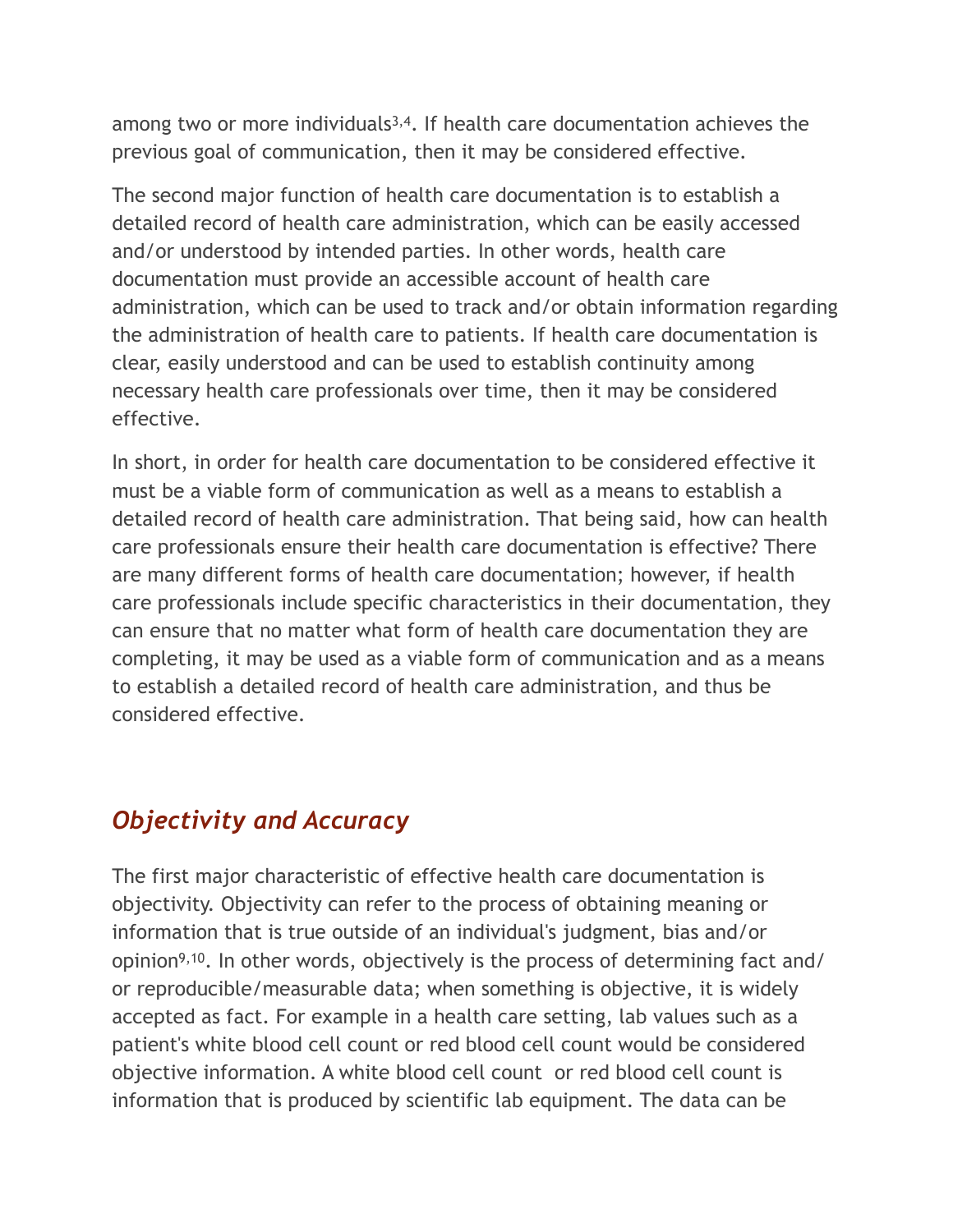reproduced and, moreover, the counts or lab values are not based on any one individual's judgment, bias or opinion. Blood is drawn from a patient. The patient's blood is taken to a lab. The patient's blood is then analyzed and the information is reported. There is very little or no human analysis of the information. It is simply reported as is. When information or data is obtained in such a manner, it is objective.

Objectivity can also be understood by reviewing subjectivity. Subjectivity can refer to the process of forming an opinion and/or judgment based on one's own point of view or perspective<sup>9,10</sup>. When something is subjective, it is an opinion or point of view. Subjectivity derives from one's own view point, meaning subjectivity is an interpretation based on individual perspective. For example, one individual may believe an object is beautiful while another individual may completely disagree and find the same object repulsive. The object remains the same independent of the individual's view point; however, the interpretation of the object differs depending on the individual's point of view/ perspective. Essentially, subjectivity is opinion based. Subjective information is not typically based on reproducible or measurable data - it is almost purely based on an individual's bias or judgment. For example, Nurse 3 may report to Nurse 4 that a patient is difficult. The information Nurse 3 reported to Nurse 4 is subjective. It is purely based on opinion. There is no scientific method to measure the information or determine whether or not it is fact. The information is simply a judgment, based on Nurse 3's point of view or perspective. When information is rooted in judgment, bias and/or opinion it is subjective. In other words, one can, typically, view subjectivity as the opposite of objectivity. Subjectivity is based in judgment while objectivity is based on reproducible and/or measurable fact. With that said, why should health care documentation include objective information?

As previously mentioned, the two main objectives or functions of health care documentation are to communicate and record information. In order for information to be communicated and/or recorded effectively, it must be clear, complete, concise, comprehensible, accessible and, perhaps most importantly, accurate, especially in health care settings. Accurate information is essential to health care documentation. After all, other health care professionals will be basing their health care and/or treatment strategies on the information included in a patient's health care documentation. Thus, accuracy is of the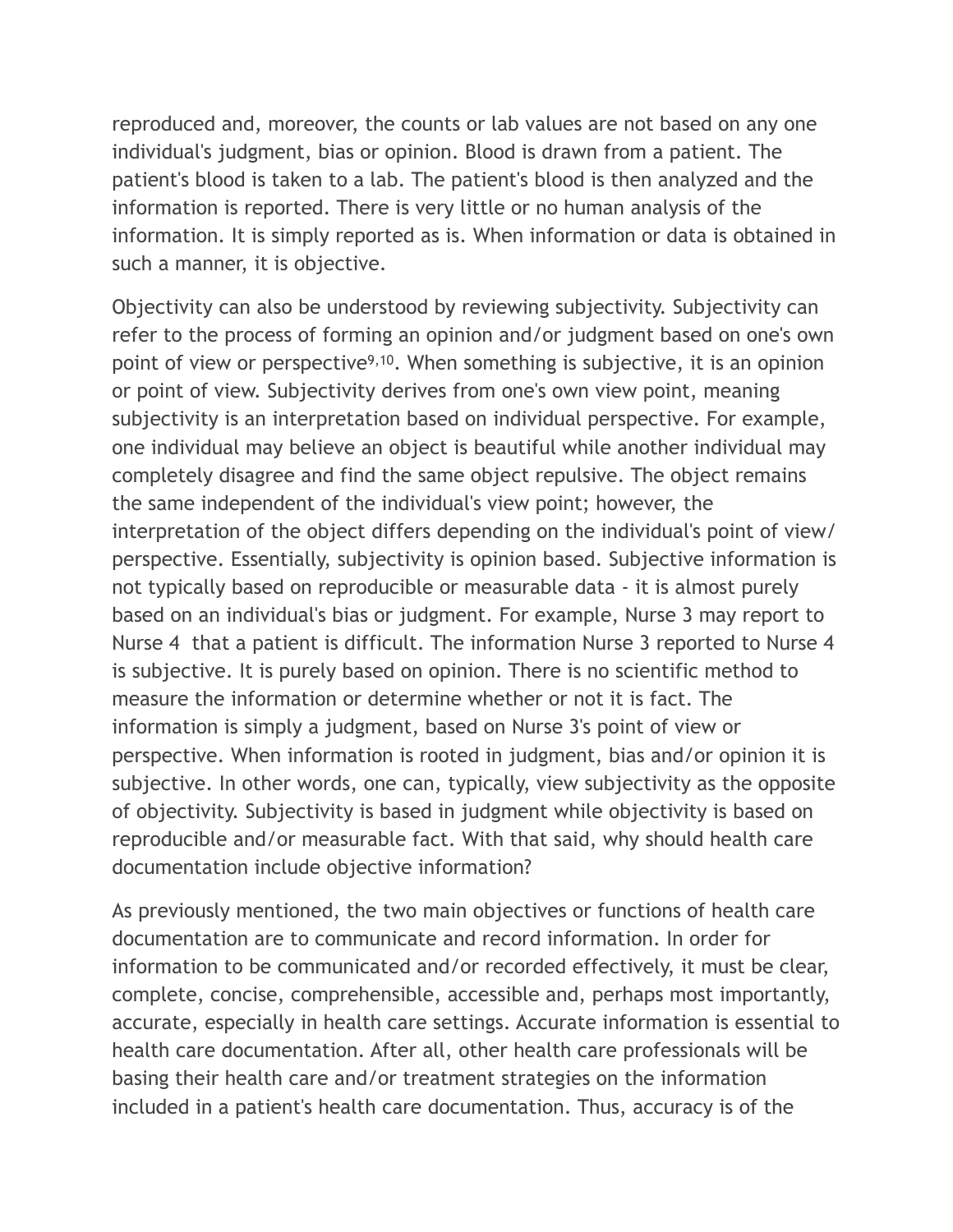upmost importance. To return to the previously posed question, why should health care documentation include objective information - the simple, straightforward answer is accuracy. The bottom line is, health care documentation must be accurate. Often, there is very little room for error when administering health care to patients. The individual patient's health, overall well-being and in many cases, life depends on the safe and effective administration of health care. Therefore, health care documentation must be accurate to ensure patient safety and the best way to keep health care documentation accurate is to include objective information. Incorrect or erroneous information included in a patient's medical record or related health care documentation could have dire consequences for the patient. The following example will highlight the aforementioned concepts. A 52-year-old male patient admitted to a psychiatric facility for alcohol addiction is administered a pass to leave the facility. Upon the patient's return, Nurse 5 observes the patient exhibiting some signs and symptoms of intoxication such as lethargy. Nurse 5 immediately documents the observations. Nurse 5 includes the following statement in the patient's related health care documentation: "patient returned from pass drunk." No tests are ordered to obtain the patient's blood alcohol level and the nurse does not even attempt to ascertain if the patient smells like alcohol or admits to being intoxicated. Nurse 5 documents the aforementioned note and continues to observe the patient. After some time, the patient simply enters his room and goes to sleep. Upon reading Nurse 5's note, the patient's physician cancels all future passes and outside privileges for the patient until further evaluation. The patient becomes aware of his physician's actions and becomes anxious. The patient was hoping to obtain another pass so he could attended his brother's upcoming birthday party. With no hope of future passes coming, the patient becomes increasingly agitated and enraged. Eventually, the patient begins to aggressively act out and has to be physically restrained, sedated and placed in a quiet room until further notice. The patient's physician learns of the events and investigates the situation. As it turns out, the patient was not intoxicated at all when he returned from his pass. He was simply exhibiting some side effects of a recently initiated mediation. However, due to Nurse 5's documentation, the patient was labeled as drunk, which led to a chain of events culminating in the patient's restraint, sedation and sequestering - all of which could have detrimental long-term effects on the patient's recovery, treatment, health,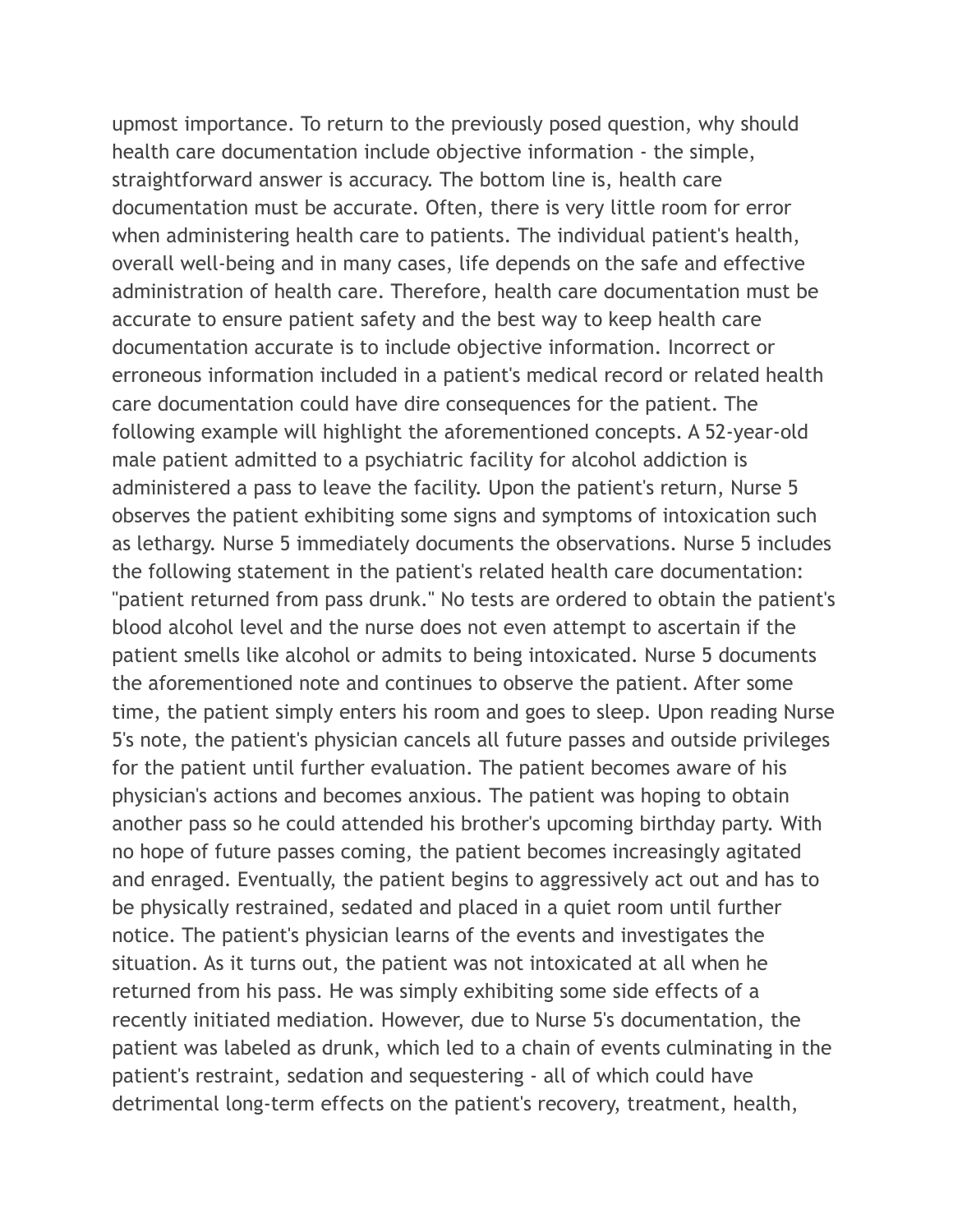overall well-being and quality of life. Due to inaccurate documentation, the patient suffered a trying ordeal which possesses the potential to negatively impact his therapy and, ultimately, his life.

The previous example highlighted the importance of accuracy when completing health care documentation. Essentially, Nurse 5's documentation regarding the patient was inaccurate, which led to negative consequences for the patient. Thus, health care documentation must be accurate to avoid scenarios like the one presented in the previous example from occurring. That being said, the best way to maintain accuracy when completing health care documentation is to include objective information. The information Nurse 5 included in the patient's documentation was subjective. It was based on the nurse's opinion and judgment as opposed to reproducible, measurable data. Initially, Nurse 5 acted appropriately by observing the patient; however, Nurse 5 inappropriately rushed to judgment and documented the patient was drunk before any tests were initiated to confirm or refute the validity of the suspicions. If Nurse 5 genuinely believed the patient was intoxicated based on the observations that were made and that information was essential or beneficial to the patient's treatment, health and overall well-being, then Nurse 5 could have documented the information but in a more objective manner by simply noting what was observed without including judgment, bias, opinions and/or labels, such as "drunk." If Nurse 5 observed the patient acting lethargically, then Nurse 5 should have documented that observation versus the judgment or opinion as to why the patient was acting lethargic. In the previous example, Nurse 5 fell into a classic pitfall of health care documentation. Nurse 5 documented a subjective opinion, which turned out to be inaccurate. As previously mentioned, inaccurate documentation can be detrimental to patient care. It can lead to negative health care outcomes and even patient mortalities. Inaccurate documentation must be avoided at all times in health care settings and the best way to avoid inaccurate documentation is to document objective information. With that said, how can health care professionals avoid the pitfalls of inaccurate information and ensure they are documenting objective information? To avoid the pitfalls of inaccurate documentation, health care professionals may follow the "See Rule."

The See Rule advises health care professionals to document what they can see. In other words, health care professionals should document what they can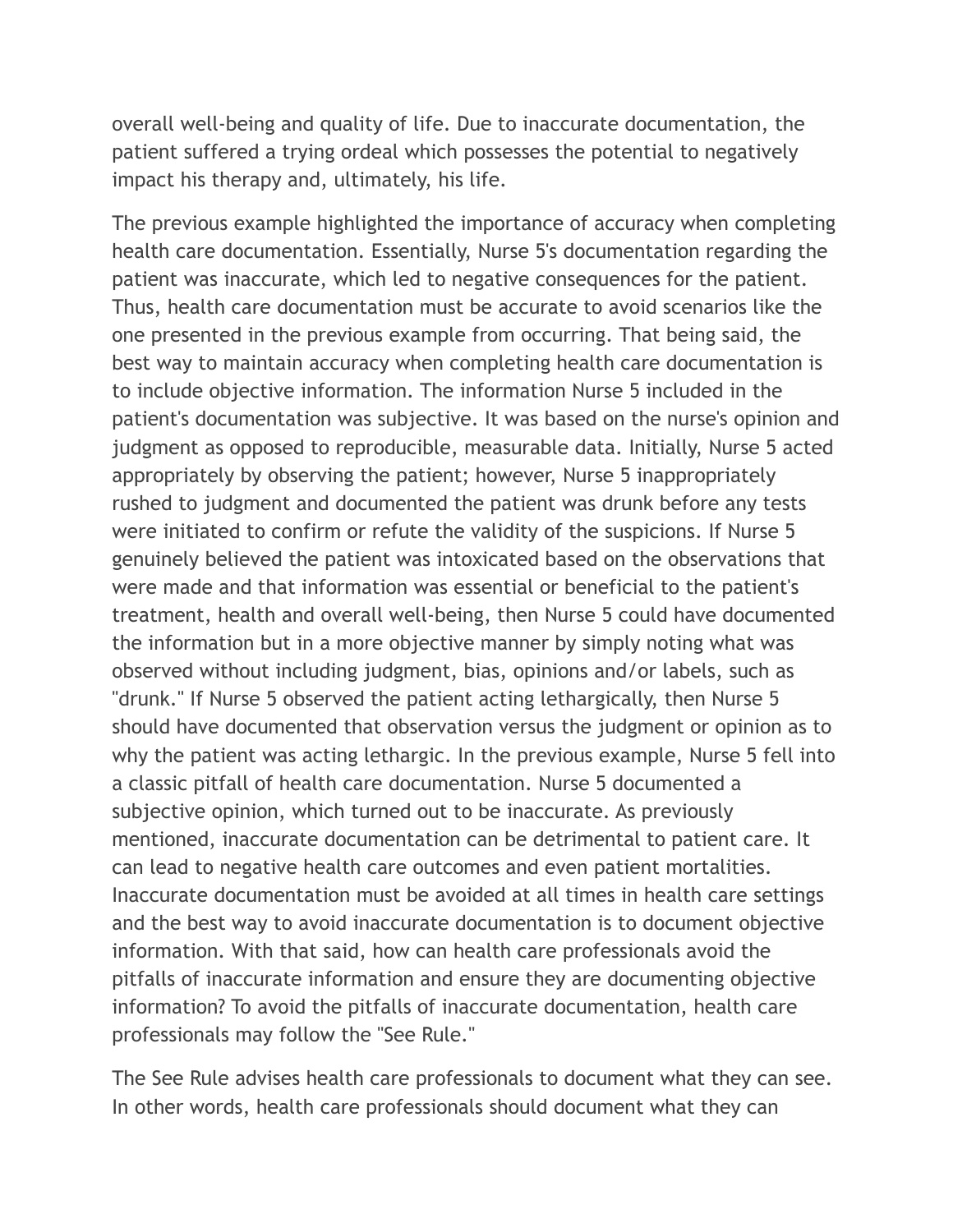physically see a patient doing or what they can see on a patient's body, patient monitor or lab report. The See Rule can help health care professionals avoid documenting subjective opinions and/or inaccurate information by focusing their attention and, subsequently, their documentation, on data which can be verified by another health care professional. When data or information can be verified by two or more individuals then it is less likely to be viewed upon as subjective information and more likely to be viewed as objective information. The more sources that can verify data or information, the greater the probability the data/information is objective and thus not a subjective opinion or, most importantly, inaccurate. By focusing their attention on data which can be seen, health care professionals can ensure they are documenting objective, accurate information. The following example will highlight the previous concepts. Nurse 6 observes a 47-year-old male patient's right knee. Nurse 6 notices the patient's right knee is inflamed and red. Nurse 6 also observes, on the patient's monitor, that the patient's blood pressure is 140/90 mmHg. Nurse 6 immediately documents the observations. Nurse 6 describes the patient's right knee as inflamed and red. Nurse 6 also notes the patient's elevated blood pressure and provides the exact reading as: 140/90 mmHg. Nurse 6 does not include any additional information. Nurse 6 only documents what was observed. Several minutes later the patient's physician reads Nurse 6's documentation regarding the patient's right knee and elevated blood pressure. Due to the clear, concise nature of the documentation, the patient's physician immediately understands the information included in the documentation. Upon examination, the patient's physician concludes the patient's right knee is indeed inflamed and has a reddish appearance. The patient's physician also observes the patient's blood pressure is elevated, verifying the information contained in Nurse 6's documentation. Based on the documentation and observations, the patient's physician adjusts the patient's therapy. Subsequent observations by the patient's physician reveal the patient's right knee is less inflamed and the pateint's blood pressure is within normal limits. In the previous example, Nurse 6 made some important observations regarding the patient's right knee and blood pressure. Nurse 6 then documented the data/ information in a clear and concise manner, documenting only what was seen. Nurse 6 did not include any subjective opinions nor was the documentation bias or judgmental in any way. Nurse 6 simply documented what was seen in a detailed manner. Nurse 6 did not include any other subjective information,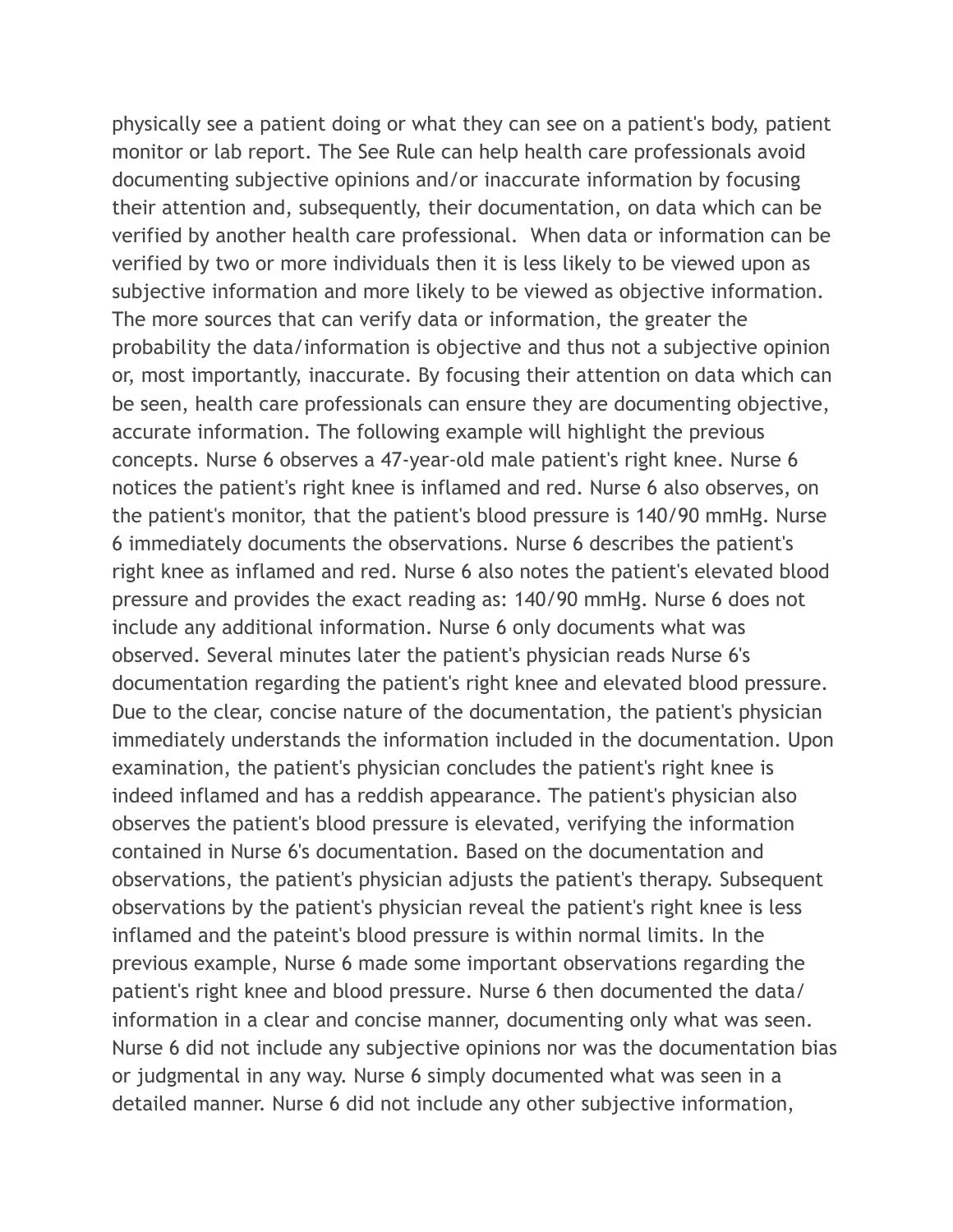which could have detracted from the information's relevance or distorted the data in any way. The data/information was presented in a straightforward manner as to communicate a message and record data/information. The documentation was not convoluted by unnecessary details or subjectivity. It was clear and to the point. Due to the clarity of the documentation, the patient's physician was able to immediately grasp the meaning of Nurse 6's notes and use the information to evaluate the patient. The physician verified the information contained within the documentation was accurate and then used the information, as well as observations, to adjust the patient's therapy to effectively manage the pateint's right knee inflammation and elevated blood pressure, ultimately improving the patient's health-related state. By following the See Rule and documenting what was seen or observed Nurse 6 was able to avoid the pitfalls of inaccurate documentation. Moreover, by following the See Rule, Nurse 6 was able to ensure the documentation regarding the patient was effective. The two main objectives of health care documentation are to communicate and record information. Due to the clear, concise, objective and accurate nature of the documentation, Nurse 6 was able to achieve those objectives. Data/information was recorded and communicated to the patient's physician, who was able to use the information to evaluate the patient, make adjustments to the patient's treatment and improve upon the patient's care, which furthers the following point of interest: health care professionals rely on health care documentation to obtain vital information about their patients; therefore, health care documentation must be accurate. By following the See Rule and by documenting objective data/information in a straightforward manner, devoid of subjective judgments, bias and opinions, health care professionals can ensure their documentation is accurate and effective.

#### *Clarity and Completeness*

The second characteristic of effective health care documentation lies within the two **C**s of effective health care documentation: **C**larity and **C**ompleteness. **C**larity, as it relates to health care documentation, can refer to a quality which enables multiple health care professionals to obtain meaning from recorded data and/or information relating to health care. **C**ompleteness, as it relates to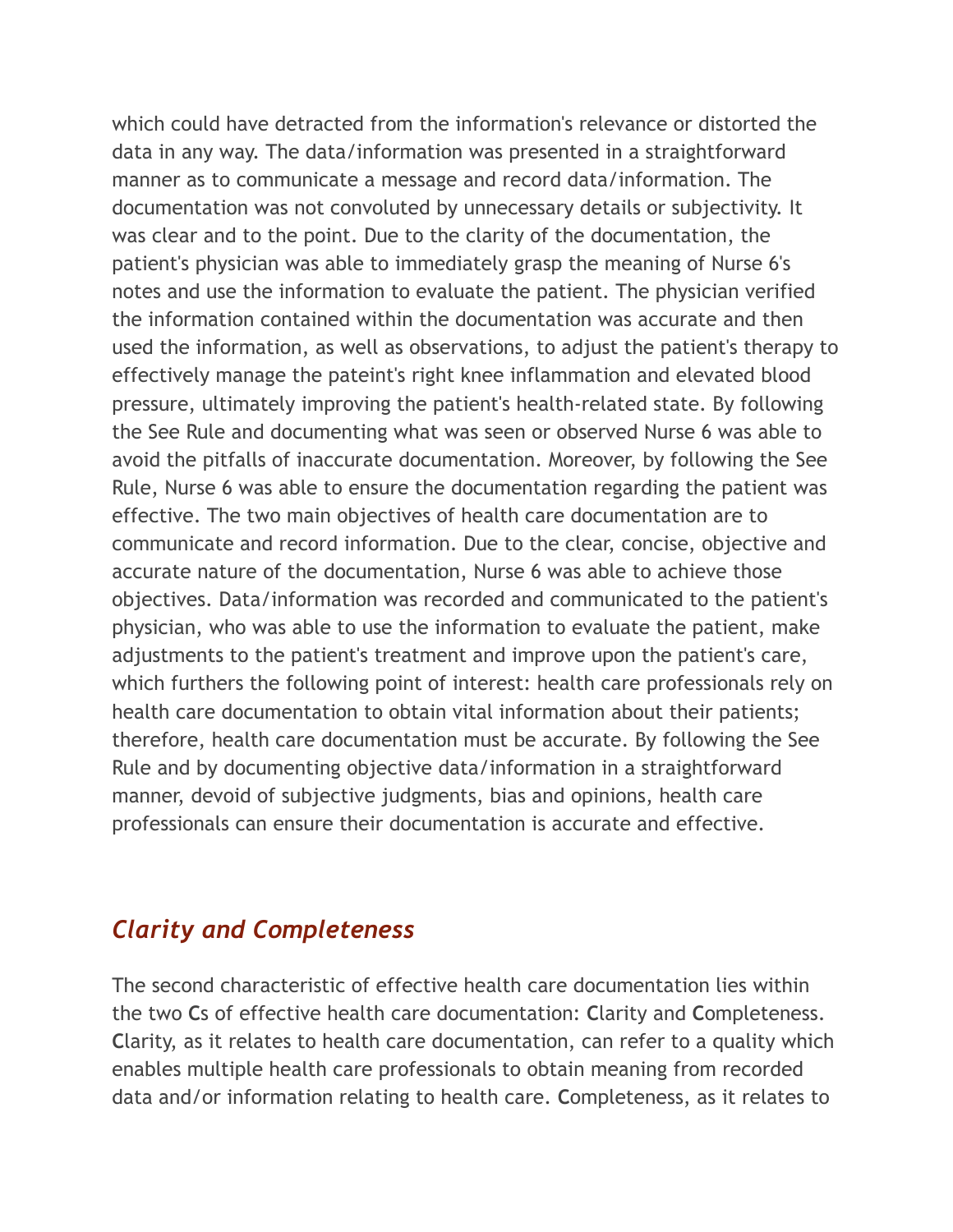health care documentation, can refer to a state where all of the necessary components and/or parts are present. If health care professionals view health care documentation as a means of communication between two or more health care professionals and as a method to record data/information, then it should be no surprise that **C**larity and **C**ompleteness are essential to the health care documentation process.

To achieve **C**larity in health care documentation, health care professionals must always keep in mind that other health care professionals will be reading their documentation with the intent to obtain meaning. Thus, health care professionals must complete their documentation in a manner which facilitates or promotes meaning. If more than one health care professional cannot obtain meaning from health care documentation, then it may not be considered to be clear or effective. To ensure Clarity in health care documentation, health care professionals should be as concise as possible, only stating relevant information. For example, if a patient experiences a rash on his or her left arm, then the health care professional should document that information exactly as it is observed without adding any irrelevant details. In other words, the health care professional should be as brief and comprehensive as possible. Health care professionals may also obtain **C**larity in health care documentation by using universally accepted abbreviations. Organizations such as The Joint Commission have established acceptable abbreviations which may be used when completing health care documentation. The Joint Commission approved abbreviations are, typically, universally accepted throughout health care. Thus, by adhering to Joint Commission approved abbreviations, health care professionals can ensure other health care professionals will be able to obtain meaning from abbreviations. Lastly, to obtain **C**larity, health care professionals should follow the specific policies and procedures of their respective health care setting regarding documentation. A specific health care facility or organization may have unique guidelines relating to health care documentation **C**larity. Health care professionals should be aware of their organization's polices and procedure regarding health care documentation to maximize health care documentation **C**larity.

To achieve **C**ompleteness in health care documentation, health care professionals must always remember that health care documentation is a means to create a record of health care administration to patients. Records of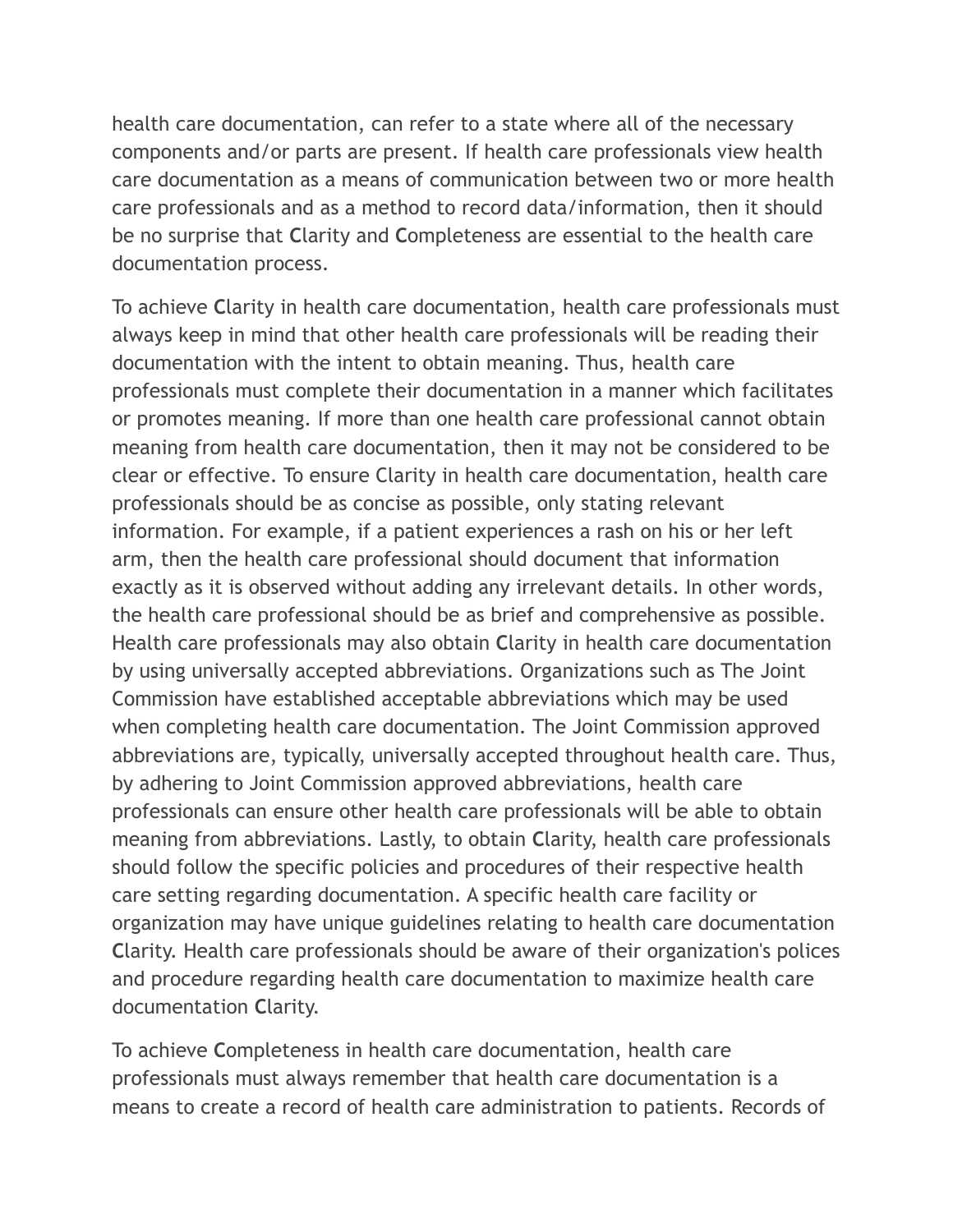health care administration can be very valuable to health care organizations such as hospitals. Hospitals and other health care facilities often use health care documentation, such as patients' medical records, to observe trends in health care, identify patterns of infection or disease, obtain information which can be used to increase patient safety and to secure financial reimbursement, payment and/or funding. Without complete health care documentation, a health care organization may lose out on important information which may be used to increase patient care and/or obtain funding. Additionally, health care professionals must also understand that Completeness also impacts the **C**larity of health care documentation. Clarity and Completeness go hand and hand, and often without Completeness there can be no Clarity. For example, if it is documented that a patient is scheduled to receive a dressing change at specific time and there is no additional documentation completed to confirm or indicate the dressing change was completed, then it is not clear if it indeed occurred.

Without complete documentation to record health care administration, there can be no clear indication or record that any health care was administered, leading to potential gaps in patient care and confusion among health care professionals using patient medical records or related health care documentation to determine patient care. Thus, health care documentation must be complete. To ensure **C**ompleteness is achieved in health care documentation, health care professionals must document any and all forms of health care administered to a patient and any health care outcomes which are relevant to the patient's treatment and overall health. For example, if a patient is scheduled to receive a medication, then a health care professional must document that the patient received the medication. Furthermore, if the patient experienced a reaction to the medication, that too must be documented. In addition, changes to a patient's condition or status should also be documented by health care professionals. In certain health care settings, such as a hospital, a patient's condition may change dramatically or rapidly. Any change to a patient's condition or status must be documented to accurately reflect and record the patient's status throughout his or her admission. Finally, to ensure **C**ompleteness health care professionals must not leave sections of health care documentation blank or empty. Only when all of the necessary components and/or parts of a health care document are present, including a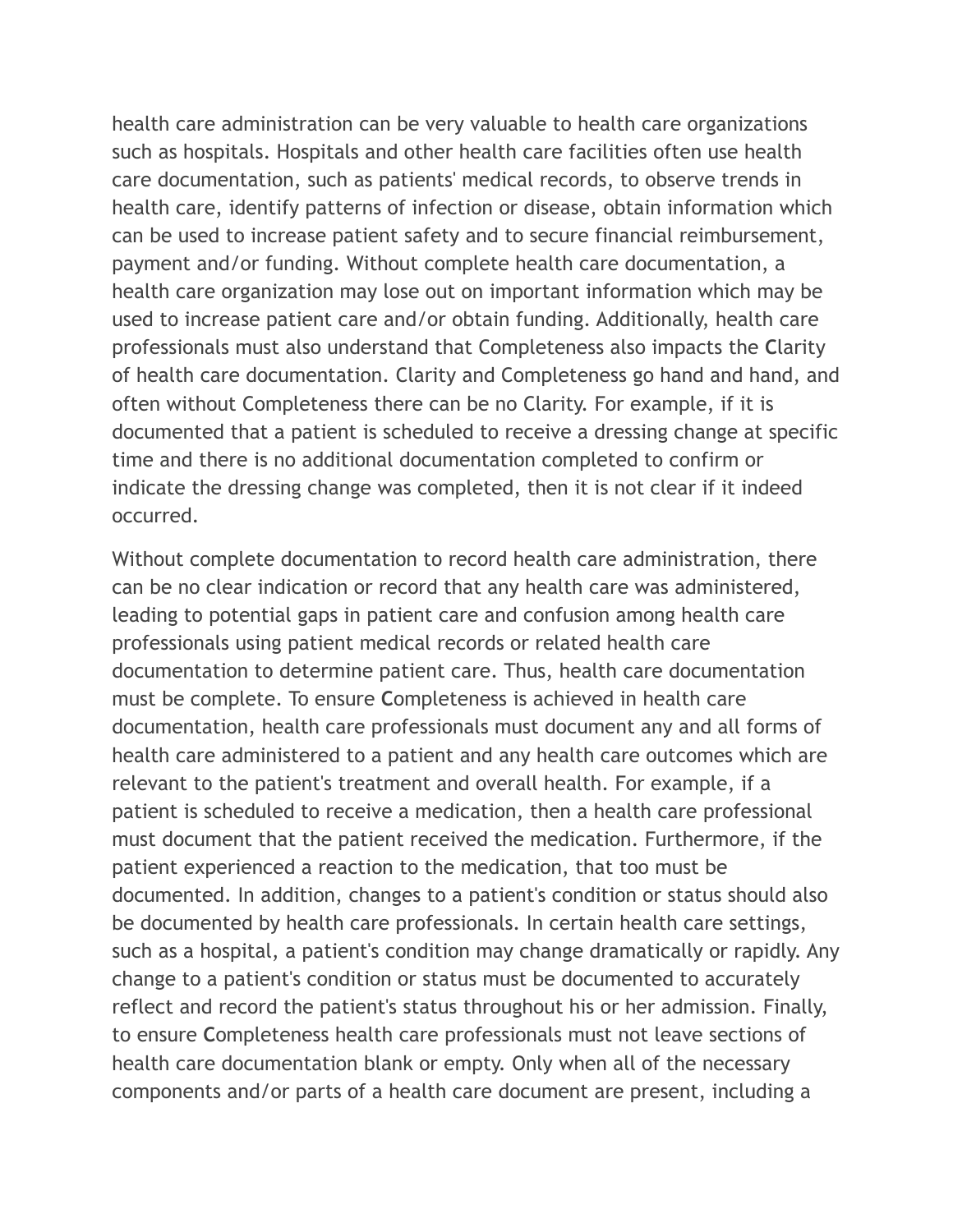signature, may it be considered complete. When sections of a health care document are left blank or empty, it may not be considered complete and thus it may not be viewed as effective.

The two Cs of effective health care documentation, Clarity and Completeness, must be achieved in health care documentation in order for it to be effective. Health care professionals must be able to obtain meaning from health care documentation and they must be able to use health care documentation as a means to link patients' symptoms, diagnosis, treatments and outcomes by following an intact record of health care administration. By confirming their health care documentation achieves both Clarity and Completeness, health care professionals can ensure their health care documentation is effective.

C. com

#### *Time/Date*

Finally, effective health care documentation must include accurate times and dates of health care administration. Health care data and information should be documented in a timely fashion and health care professionals should include accurate times and dates of health care administration. Accurate times and dates of health care administration are typically required to establish an orderly, chronological sequence of data/information. As previously mentioned, the two main objectives or functions of health care documentation are to communicate and record information, which means the data/information included in health care documentation must be accessible. In other words, individuals must be able to locate and identify the data/information they require from a patient's health care documentation with relative speed and ease. For example, if a health care professional needs to know what medications were administered to a patient at 9:00 AM on a specific date, he or she should be able to obtain that information from the pateint's health care documentation effortlessly. The health care professional should not have to sift through data/information for hours on end to acquire the necessary information. The health care professionals should be able to simply follow an orderly, chronological flow of information to obtain what he or she requires. Also, in emergency situations, health care professionals should be able to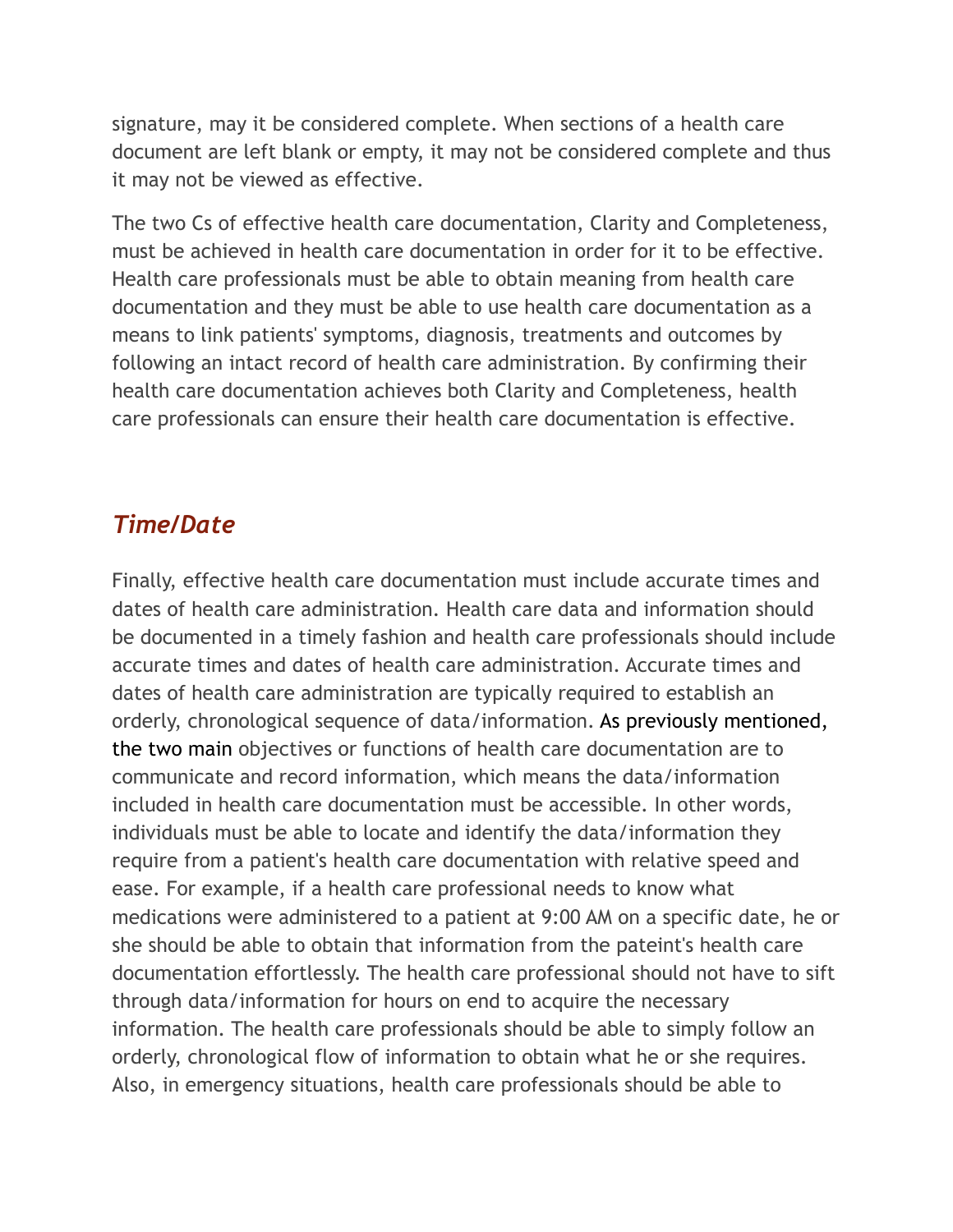quickly access data/information contained in a patient's health care documentation to respond rapidly and administer the required health care.

The data/information fond in health care documentation is there for others to access in order to obtain relevant information and maximize patient health care. Therefore, health care documentation must be kept in an orderly, chronological sequence to ensure accessibility. Thus, health care professionals must include accurate times and dates of health care administration when completing health care documentation to facilitate the availability of health care information and to ensure their health care documentation is effective.

### *Section 2: Summary*

Health care professionals must complete effective health care documentation. In order for health care documentation to be considered effective, it must function as a viable form of communication as well as a means to establish a detailed record of health care administration. There are many different forms of health care documentation; however, if health care professionals include specific characteristics in their documentation they can ensure it is effective.

The first characteristics of effective documentation are objectivity and accuracy. Health care documentation should include objective information free of subjective judgment, bias or opinion. Health care documentation should also be accurate - meaning it should include information which can be measured or verified by another individual. To ensure the information included in health care documentation is both objective and accurate, health care professionals may follow the See Rule. The See Rule encourages health care professionals to document what they can physically see on a pateint's body, monitor and/or lab report.

Additional characteristics of effective health care documentation lie within the two **C**s of effective health care documentation: **C**larity and **C**ompleteness. **C**larity, as it relates to health care documentation, can refer to a quality which enables multiple health care professionals to obtain meaning from recorded data and/or information relating to health care. **C**ompleteness, as it relates to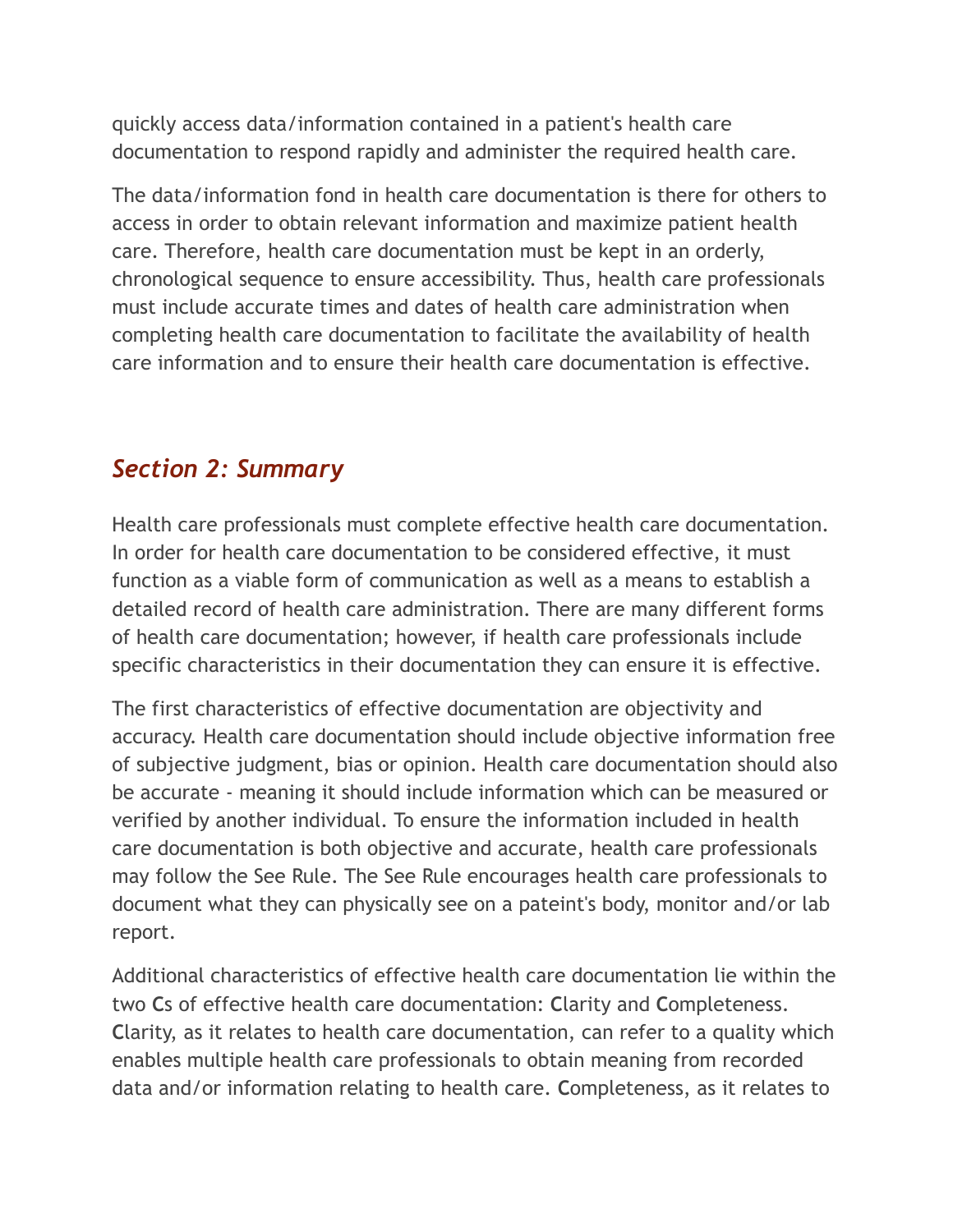health care documentation, can refer to a state where all of the necessary components and/or parts are present. Only when **C**larity and **C**ompleteness are achieved can health care documentation be considered effective.

Finally, the information found within health care documentation should be readily accessible and available to all those who require it. Thus, health care professionals must include accurate times and dates of health care administration when completing their health care documentation to further its effectiveness.

# *Section 2: Key Concepts*

*• Health care documentation has two major objectives or functions. The first objective or function of health care documentation is communication. The second major function of health care documentation is to establish a detailed record of health care administration, which can be easily accessed and/or understood by intended parties.* 

*• Health care documentation may be considered effective when its two major objectives or functions are achieved.* 

*• Characteristics of effective health care documentation include objectivity, accuracy, Clarity, Completeness and the inclusion of accurate times and dates of health care administration.* 

### *Section 2: Key Terms*

*Objectivity - the process of obtaining meaning or information that is true outside of an individual's judgment, bias and/or opinion; the process of determining fact and/or reproducible/measurable data9,10*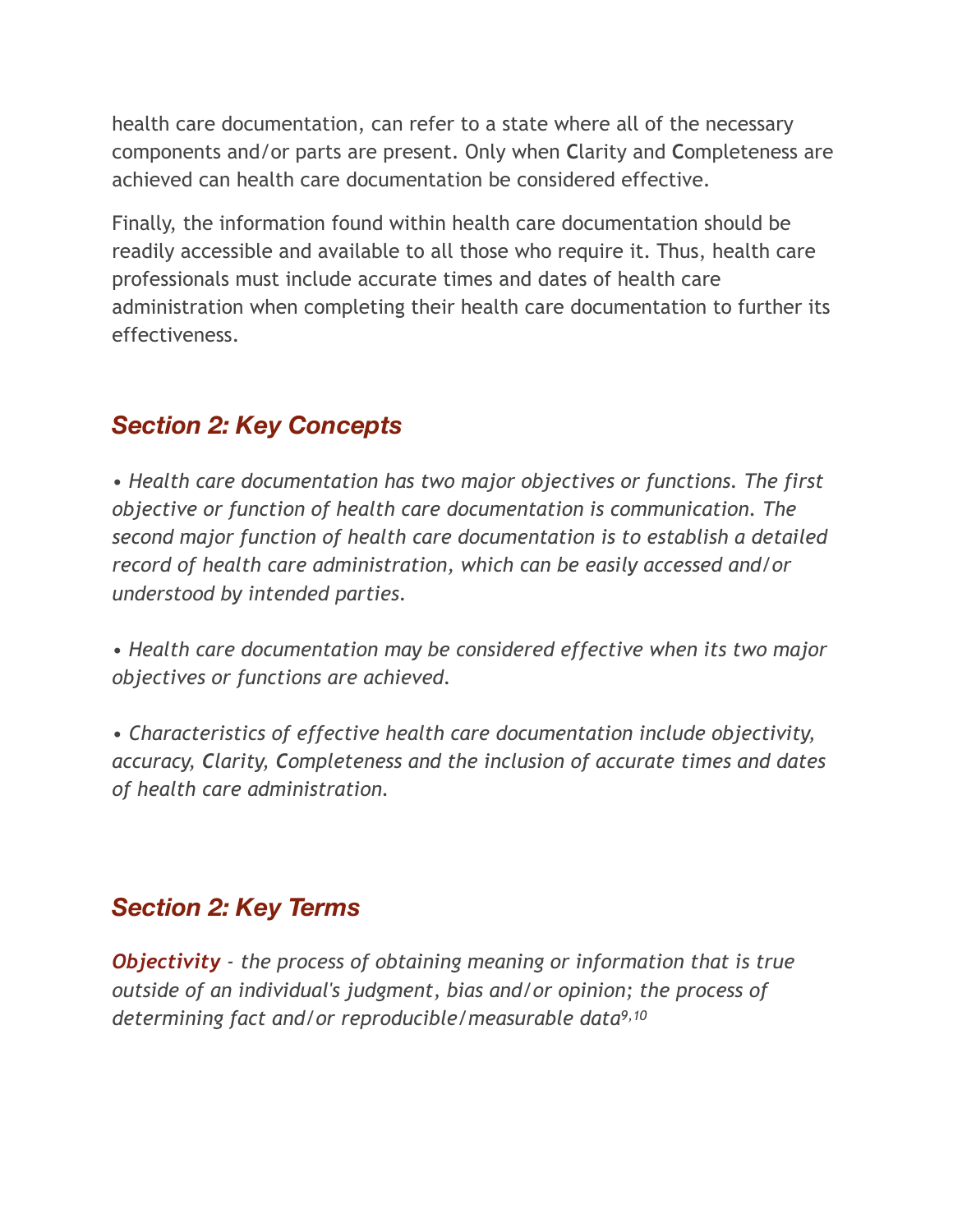*Subjectivity - the process of forming an opinion and/or judgment based on one's own point of view or perspective; when something is subjective, it is an opinion or point of view9,10*

*The See Rule - advises health care professionals to document what they can physically see a patient doing or what they can see on a patient's body, patient monitor or lab report; encourages health care professionals to document data/ information which can be verified or reproduced by two or more individuals* 

*Clarity (as it relates to health care documentation) - a quality which enables multiple health care professionals to obtain meaning from recorded data and/ or information relating to health care* 

*Completeness (as it relates to health care documentation) - a state where all of the necessary components and/or parts are present* 

### *Section 2: Personal Reflection Question*

How can health care professionals ensure their health care documentation is effective?

### **Course Review**

The following questions are presented to further review the concepts found in this course. By reviewing these questions health care professionals can obtain knowledge which may be used to complete effective health care documentation.

#### *What is the primary goal of communication in health care settings?*

There are many goals of communication; however, it has been said that the primary goal of communication in health care settings is to obtain meaning and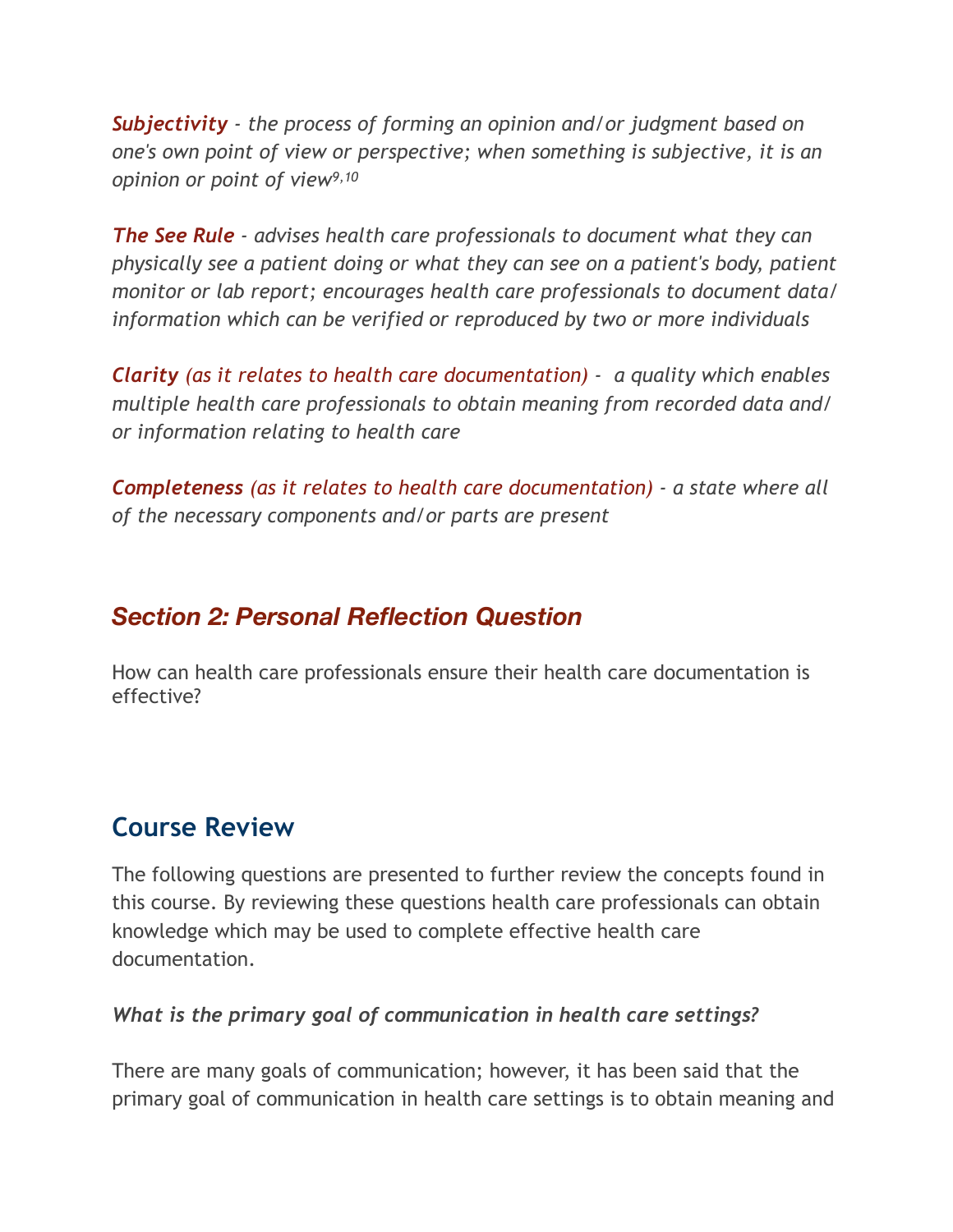a shared understanding of information and/or messages exchanged between two or more individuals.

#### *What is the difference between objective information and subjective information?*

Objective information is true or valid outside of an individual's judgment, bias and/or opinion. Objective information can typically be verified, reproduced and/or measured by two or more individuals. Subjective information is often an opinion and/or judgment based on one individual's point of view or perspective.

#### *Why is it important for health care professionals to avoid "labels" when completing health care documentation?*

Labels such as "difficult," "needy" or "unpleasant" should be avoided when completing health care documentation because they may represent subjective information based on judgment, bias and/or opinion, and thus may prove to be inaccurate. Health care professionals must do what is in their power to avoid documenting inaccurate information. Inaccurate information included in health care documentation may lead to miscommunication among health care professionals and, ultimately, patient adverse events, and perhaps even patient mortalities. Health care professionals should focus on documenting accurate information when completing health care documentation to ensure patient safety.

#### *Why should health care professionals complete health care documentation in a timely fashion?*

Health care professionals should complete health care documentation as close to the administration of health care as possible to foster accurate, up-to-date information. Accurate, up-to-date information is essential to the administration of health care. Waiting hours after health care administration to complete documentation may lead to inaccuracies due to an inability to recall events as they actually occurred. Moreover, waiting to document health care data can deprive fellow health care professionals of vital information which they may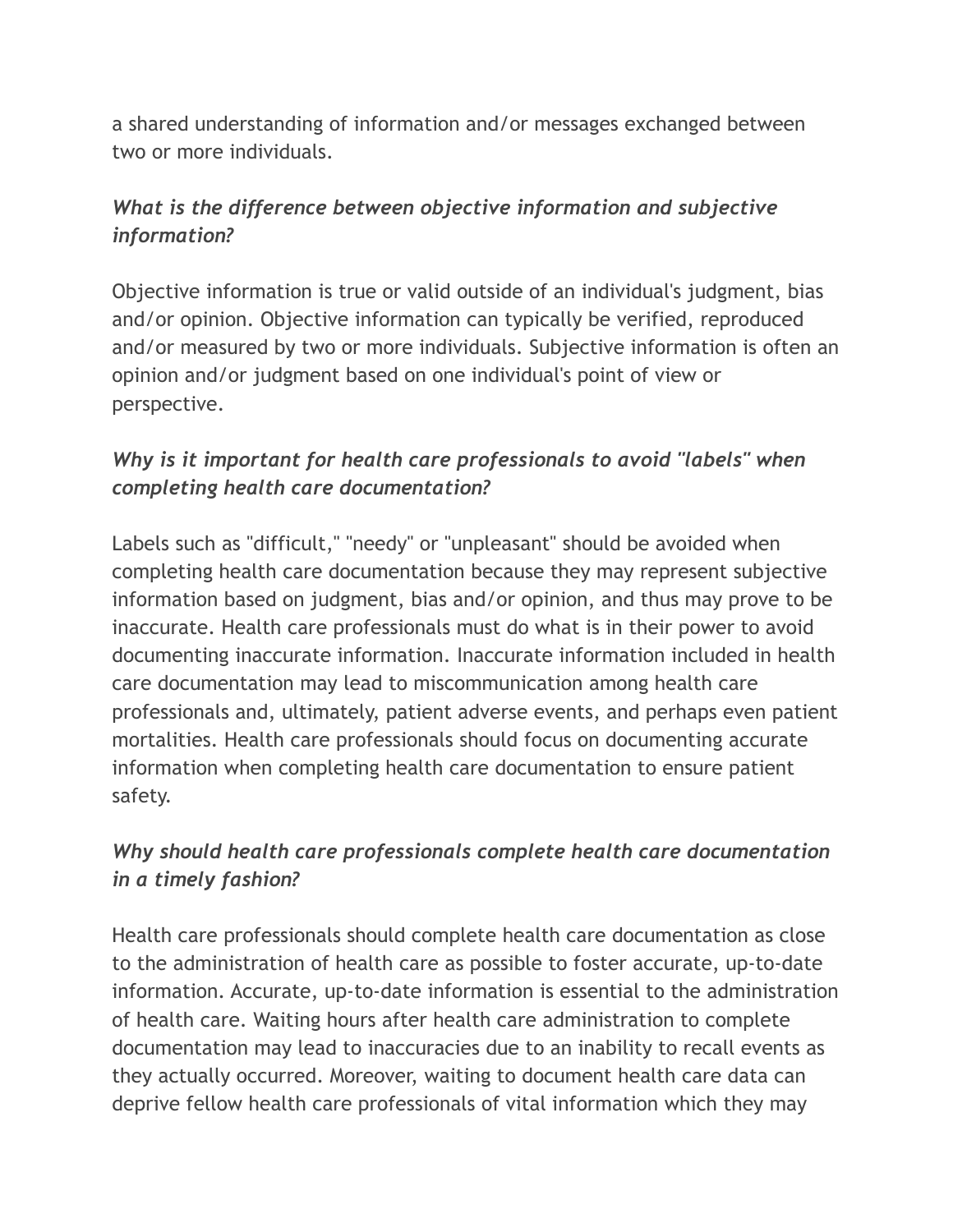require to make important decisions regarding a patient's treatment and overall health. Health care professionals must have accurate, up-to-date health care data/information to maximize patient care. Thus, health care documentation must be completed in a timely fashion.

# **Conclusion**

Health care documentation can refer to a digital and/or analog record detailing the administration of health care to patients<sup>1,2</sup>. It has been said that documentation is the foundation on which safe and effective health care is built upon. If completed effectively, health care documentation can be used in daily practice by health care professionals to communicate vital patient information to other health care professionals in order to facilitate positive health care outcomes and to decrease the potential for negative health care outcomes, such as adverse events and patient mortalities. Health care professionals must complete effective health care documentation to strengthen and reinforce communication among health care professionals and because it is their professional responsibility to do so.

In order for health care documentation to be considered effective it must function as a viable form of communication as well as a means to establish a detailed record of health care administration. There are many different forms of health care documentation; however, if health care professionals include specific characteristics in their documentation they can ensure it is effective. Characteristics of effective health care documentation include: objectivity, accuracy, clarity, completeness and the inclusion of accurate times and dates of health care administration.

Finally, health care documentation is essential to health care. When a patient is admitted into a health care facility, his or her health, overall well-being and quality of life often rely on the safe and effective administration of health care - effective health care documentation can be a means to provide patients with the safe and effective health care they rely on.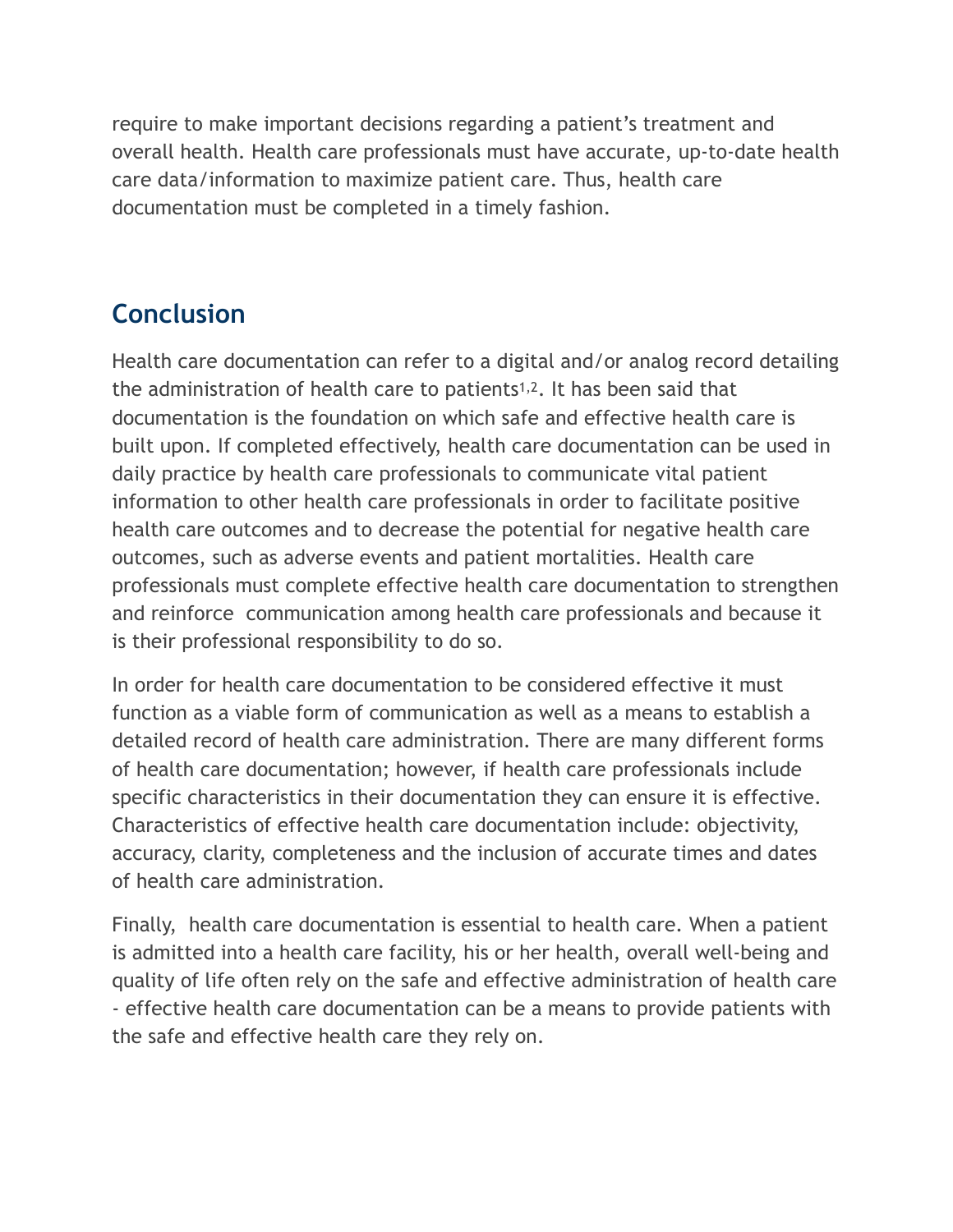## **References**

1. Paans et al. Prevalence of Accurate Nursing Documentation in Patient Records. [J Adv Nurs.](https://www.ncbi.nlm.nih.gov/pubmed/20735494) 2010 Nov;66(11):2481-9. doi: 10.1111/j. 1365-2648.2010.05433.x. Epub 2010 Aug 23.

2. Kashyap et al. Definitions Management:A Semantics-Based Approach for Clinical Documentation in Healthcare Delivery. In: Gil Y., Motta E., Benjamins V.R., Musen M.A. (eds) The Semantic Web – ISWC 2005. ISWC 2005. Lecture Notes in Computer Science, vol 3729. Springer, Berlin, Heidelberg

3. Buck et al. Verbal and Nonverbal Communication: Distinguishing Symbolic, Spontaneous, and Pseudo-Spontaneous Nonverbal Behavior. Journal of Communication, September 2002.

4. Vertino et al. Effective Interpersonal Communication: A Practical Guide to Improve Your Life. [Online J Issues Nurs.](https://www.ncbi.nlm.nih.gov/pubmed/26824149) 2014 Sep 30;19(3):1.

5. Sieber et al. The Elderly Patient - Who is That? [Internist \(Berl\).](https://www.ncbi.nlm.nih.gov/pubmed/17934704) 2007 Nov; 48(11):1190, 1192-4.

6. Bhanji SM Health Care Ethics. J Clinic Res Bioeth 4:142. (2013) doi: 10.4172/2155-9627.1000142.

7. The American Nurses Association. Nursing: Scope and Standards of Practice, 3rd Ed. ISBN-13: 978-1-55810-619-2. SAN: 851-3481. 07/2015.

8. "California Code of Regulations Title 22; Section70215," www.rn.ca.gov

9. Dworkin et al. Objectivity and Truth: You'd Better Believe It. Philosophy and Public Affairs, Vol. 25, No. 2. (Spring, 1996), pp. 87-139.

10. Mascolo et al. Beyond Objectivity and Subjectivity: The Intersubjective Foundations of Psychological Science. [Integr Psychol Behav Sci.](https://www.ncbi.nlm.nih.gov/pubmed/27469007) 2016 Dec;50(4): 543-554.